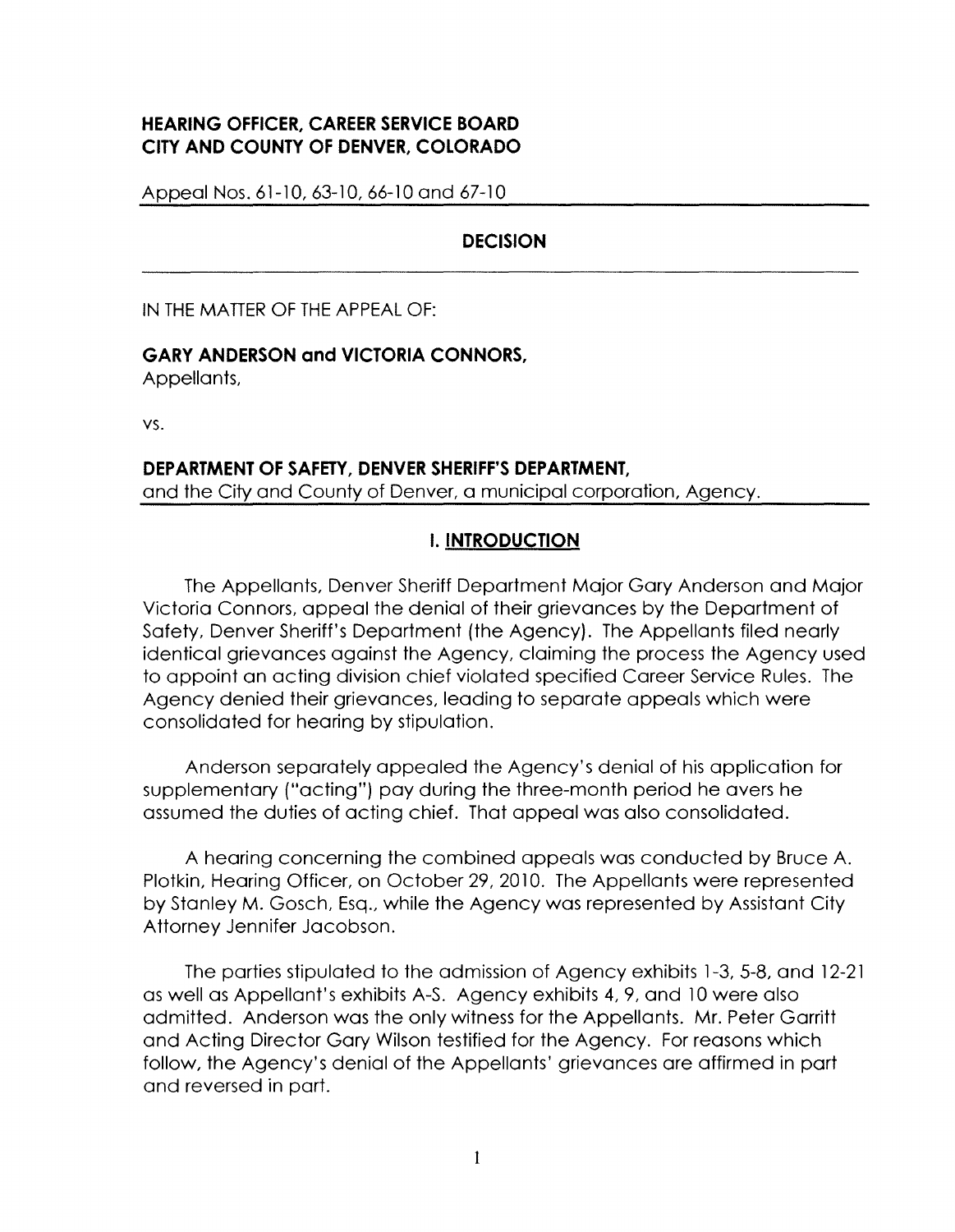## II. **ISSUES**

The issues to be decided are:

**A. whether the Agency violated CSR 19-10 A. 2.a. by denying acting pay to Anderson from June 1, 2010 to August 29, 2010, pursuant to Denver Revised Municipal Code (DRMC) § 18-114.** 

**B. whether the Agency's appointment of Major Deeds to the position of Acting Division Chief violated Career Service Rule (CSR) 19-10 A. 2. b. (i);** 

#### **Ill. FINDINGS**

The following is the top-down reporting structure for the uniformed personnel of the Agency:

> Manager of Safety [non-uniformed] Deputy Manager of Safety [non-uniformed] Director of Corrections/Undersheriff Division Chief Major **Captain** Sergeant **Deputy**

The parties stipulated to the following:

1. Anderson and Connors are employed by the Agency as Denver Sheriff Department Majors.

2. The Denver Sheriffs Department's three chief positions oversee three divisions: the County Jail; the Downtown Division; and Technologies Support and Special Projects (TSP).

3. On June 1, 2010, Wilson was promoted from Chief of TSP to Acting Director of the Agency, leaving an opening for one of the three Chief positions.

4. On June, 1, 2010, Wilson assigned Elias Diggins, who was the Chief of the County Jail Division, to assume duties as Chief of the TSP Division as well.

5. On July 20, 2010, Wilson notified Anderson and Connors that he was going to abolish the existing promotion list for Division Chief.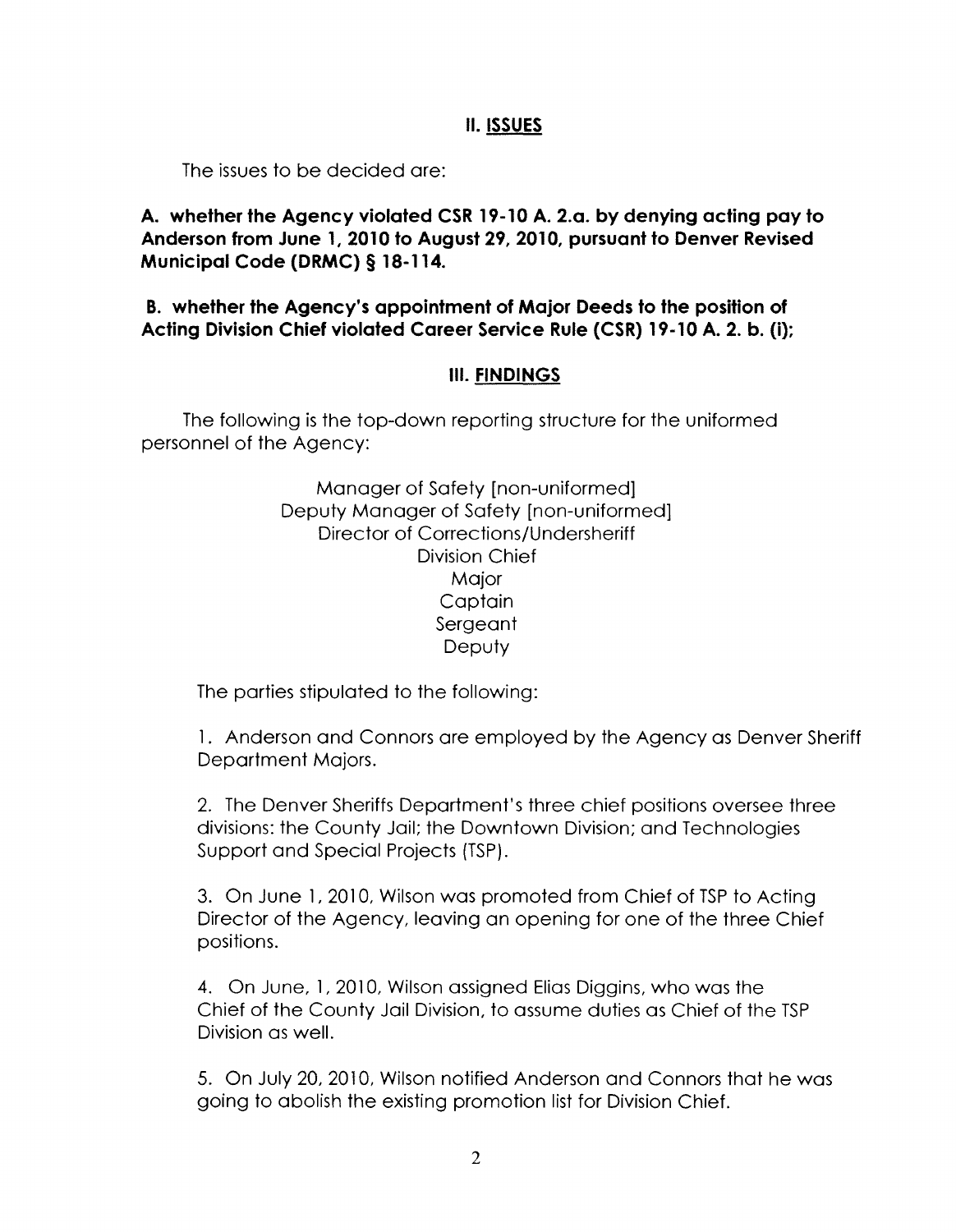6. On August 16, 2010, Wilson notified Major Phil Deeds he would be temporarily assigned as Division Chief with a nine and one-half percent (9.5%) increase in pay.

7. On August 17, 2010, Anderson and Connors were notified neither was selected for the open chief position.

8. August 29, 2010, Wilson made effective Deeds' appointment as acting Division Chief.<sup>1</sup>

In March 2009, the Career Service Authority (CSA) certified a list of eligible candidates for an open division chief position. The list included three out of the five majors pursuant to CSR 3-41: Anderson, Connors, and Diggins. 2 [Anderson testimony]. CSA posted the opening on CSA's website and in their offices. CSA rules were followed for the applicants' submission of resumes, questionnaires, proof of college degree, and permission for background investigation. From the certified list, then-Director of Corrections Lovingier selected Diggins as the new County Jail Division Chief pursuant to the hiring process defined in CSR 3. Anderson reported to then-Division Chief Wilson. [Anderson testimony]. On June 1, 2010, Lovingier retired, and then-Chief Wilson was appointed as acting Director of Corrections.

Wilson immediately assigned his former TSP chief duties to Diggins in addition to Diggins' oversight of the County Jail Division. [Exhibit J]. Two weeks after Diggins assumed the double-duty chief position, he told Anderson to run the TSP division. His only instruction to Anderson was "call if anything big happens." Anderson was the highest ranking officer present in TSP from June 1, 2010 to August 29, 2010, when Kieler became Division Chief of TSP. From June 1 to August 29, the Division Chief office in TSP remained empty. Diggins used it only once for a phone call. Diggins met with Anderson only three times during the same three months. Subordinates in TSP reported problems and questions to Anderson. The directors of the TSP's finance and the training units met regularly with Anderson. [Anderson testimony]. On prior occasions, when Wilson was Division Chief of TSP and he was absent, he authorized acting pay for Anderson [Anderson testimony]. Wilson was unaware Diggins told Anderson to run TSP. When Anderson asked for acting pay for running the TSP division, Wilson declined, leading to this appeal.

<sup>&</sup>lt;sup>1</sup> Deeds status as acting division chief remained in effect through the date of hearing.<br><sup>2</sup> The remaining two majors, Deeds and Horner, did not have college degrees, as required for the position, and they did not apply. [Exhibit R).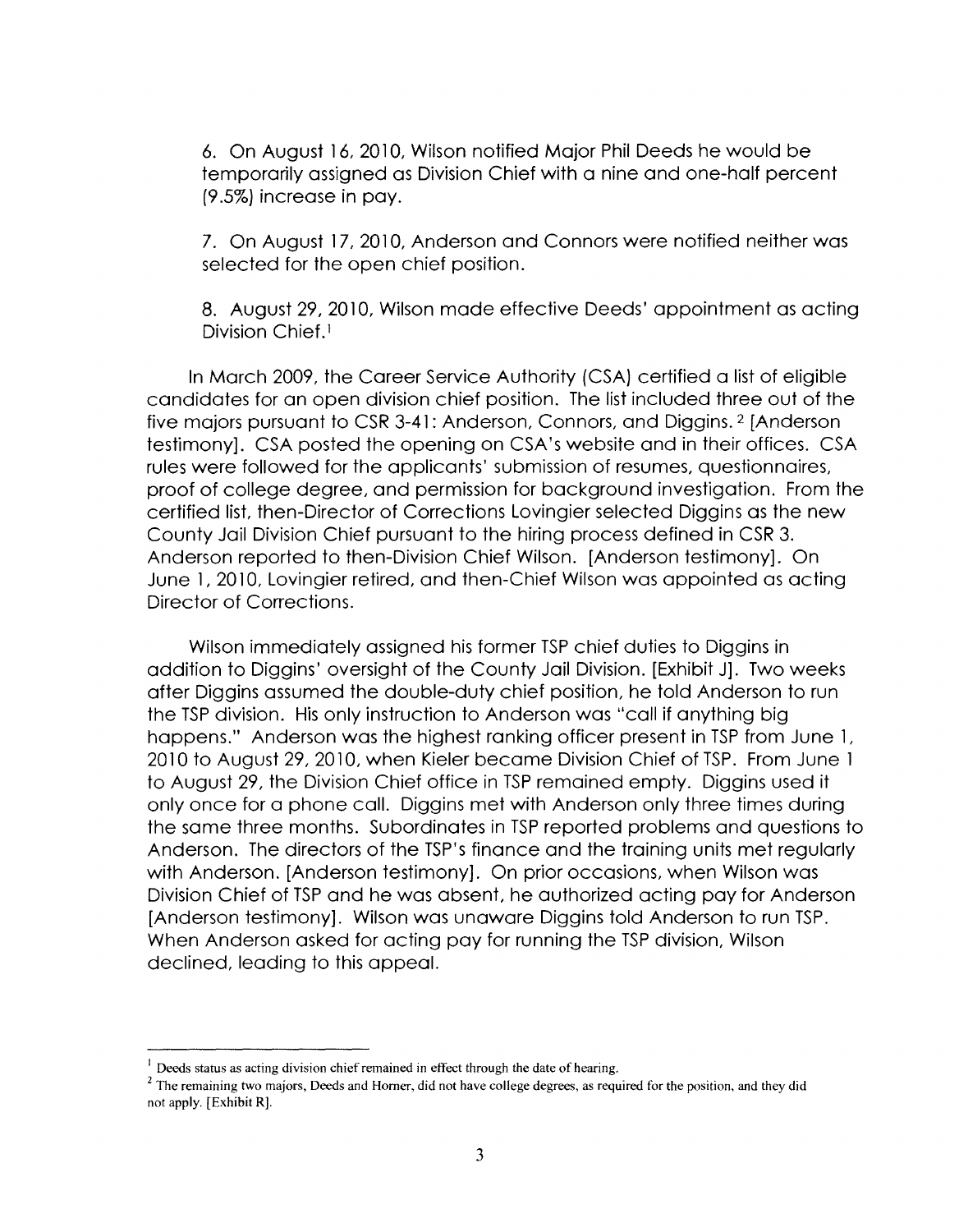On July 20, 2010, Wilson notified Anderson and Connors he was abolishing the existing certified list from March 2009 and would undertake his own process to procure candidates for the position of Acting Division Chief of TSP. [Anderson testimony; Wilson testimony]. A director of corrections may request abolishment of a certified list, but the decision is left to the discretion of the Personnel Director of the Career Service. [Garritt testimony; CSR 3-43 D]. At Wilson's request, the Personnel Director abolished the division chief certification list. [Wilson testimony]. However, Wilson did not request a new certification list. Had Wilson requested a permanent Division Chief, he would have been required to hire from an existing certification list for the position. In the alternative, a recruitment process could have been reopened in order to receive new candidates pursuant to CSR 3. [Garritt testimony].

When Wilson became Acting Director, on June 1, 2010, promotional lists for vacant major, captain, and sergeant positions had expired. The existing certified list for a vacant sergeant position was over two years old, and former director Lovingier had not initiated the testing process for the sergeant position. [Anderson testimony]. At the time of hearing, Wilson had still had not initiated such a process. [Wilson testimony].

Wilson waived the college degree requirement for the open acting division chief, and invited all five majors to apply. [Anderson testimony; Exhibit 8]. The memorandum Wilson issued advertising the acting position stated a bachelor's degree was preferred, but not required, and that applicants were required to have two years experience as a major, and a valid driver's license. [Exhibit 8]. Wilson decided on a hiring process consisting of three interviews with three different panels, with Wilson sitting on all three panels. [Exhibit 8]. In Wilson's process, whoever scored highest would be awarded the acting Chief position, and would remain in that position until Wilson's acting director position became permanent. [Anderson testimony]. Despite Wilson's representation, in order to fill the Division Chief position with a permanent employee, Wilson would be required to follow the process provided for in CSR § 3, hiring from a CSAprovided certified promotional list. [Wilson testimony].

Deeds, Horner, Anderson, and Connors applied for the acting division chief position. Had the open chief position been permanent, only Anderson and Connors would have met the education requirements. [Anderson testimony; Exhibit R]. Wilson memorialized Major Deeds' assignment as Acting Division Chief in a letter dated August 16, 2010. Wilson's letter specified Deed's assignment was to be temporary and that Deeds would remain classified as a major for the duration of the assignment. [Exhibit K]. The letter also stated that, pursuant to the Sheriff Command Pay Ordinance, DRMC § 18-114, Deeds would receive a 9.5% pay increase for the duration of his assignment. The letter stated "the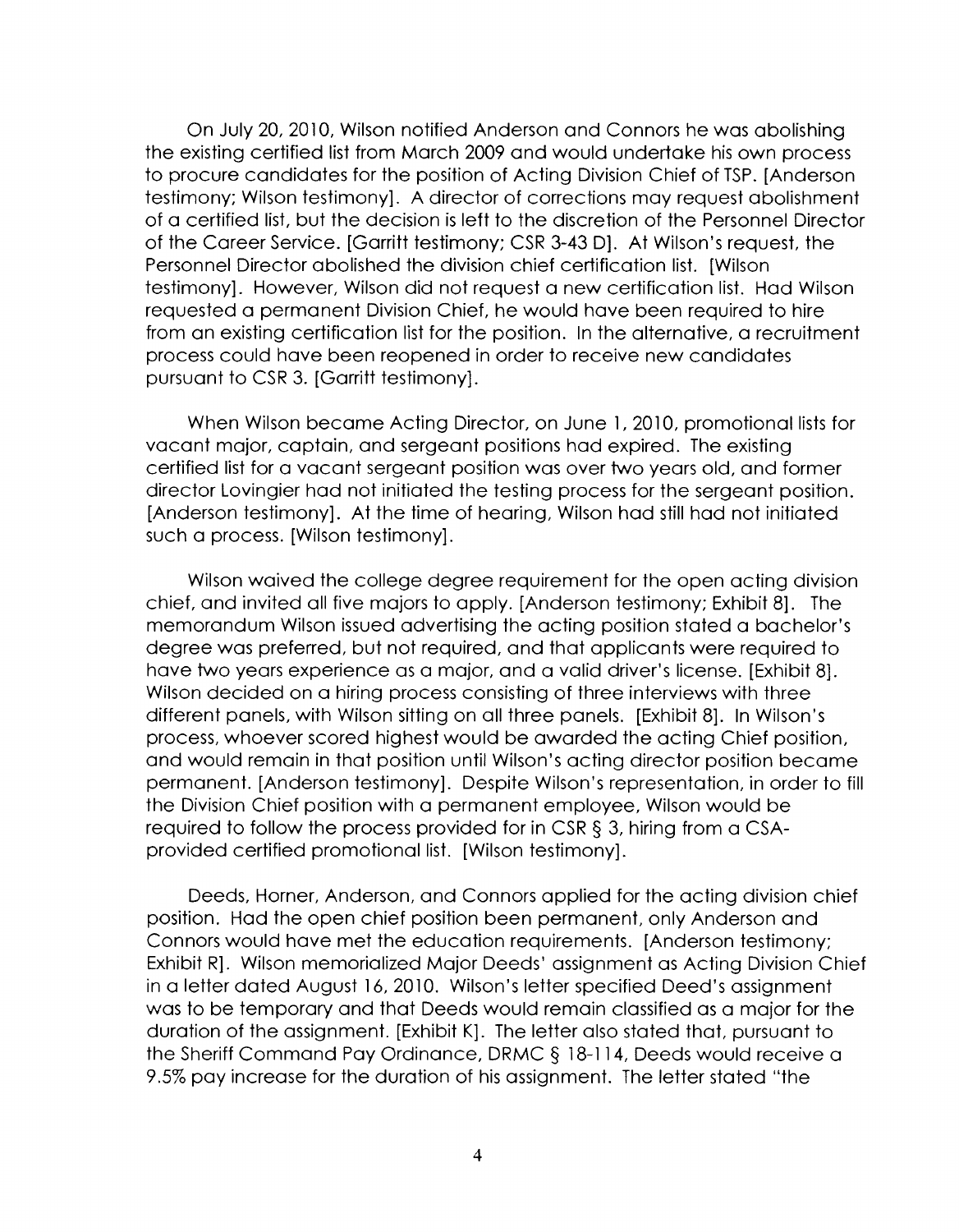provisions of Career Service Rule 9-40, except for pay, will also apply to this assignment." [Exhibit K].

Wilson made Deeds' acting chief assignment effective August 29, 2010. In the same notice, Wilson promoted Captain Michael Than to acting Major, Sergeant Paul Oliva to acting Captain, and Deputy Steven Zarnow to acting Sergeant. [Exhibit I]. All three of those assignments were made from expired certification lists. By contrast, Wilson's ignored an existing certification list in his appointment of acting Chief. [Anderson testimony; Wilson cross-exam]. The notice of all four appointments stated the assignments were temporary. [Exhibit I). Oliva, Than, and Zarnow were first on each of their respective certified lists for promotion. [Anderson testimony].

# **IV. ANALYSIS**

# **A. Burden of Proof**

The Appellants bear the burden of proving, by a preponderance of the evidence, that the specified Agency actions violated Career Service Rules, the City Charter, ordinances relating to the Career Service, executive orders, or written agency policies. The Appellants also bear the burden to prove the specified actions negatively affected their pay, benefits, or status. CSR 19-10 A. 2. b. i.

# **B. Appellants' Claims**

# **1. Whether Wilson violated CSR 19-10 A. 2.b. i. by denying acting pay to Anderson from June 1, 2010 to August 29, 2010.**

Anderson alleged Wilson's failure to compensate him acting chief's pay for the period from June 1 to August 29, 2010, violated DRMC § 18-114, which provides, in pertinent part:

[A] deputy sheriff major who... is temporarily assigned to act as a deputy sheriff division chief shall be compensated at the pay rate of deputy sheriff division chief, in lieu of the salary of deputy sheriff major, for such time assigned to act as a deputy sheriff division chief. In...such case, the applicable pay rate in the higher rank shall be ... at least a nine and onehalf (9.5) percent increase above the individual's existing pay rate ...

Anderson contends he became the de facto acting Division Chief of TSP between June 1, 2010 and August 29, 2010, when Diggins told him to run the TSP division and to call him only "if anything big happens."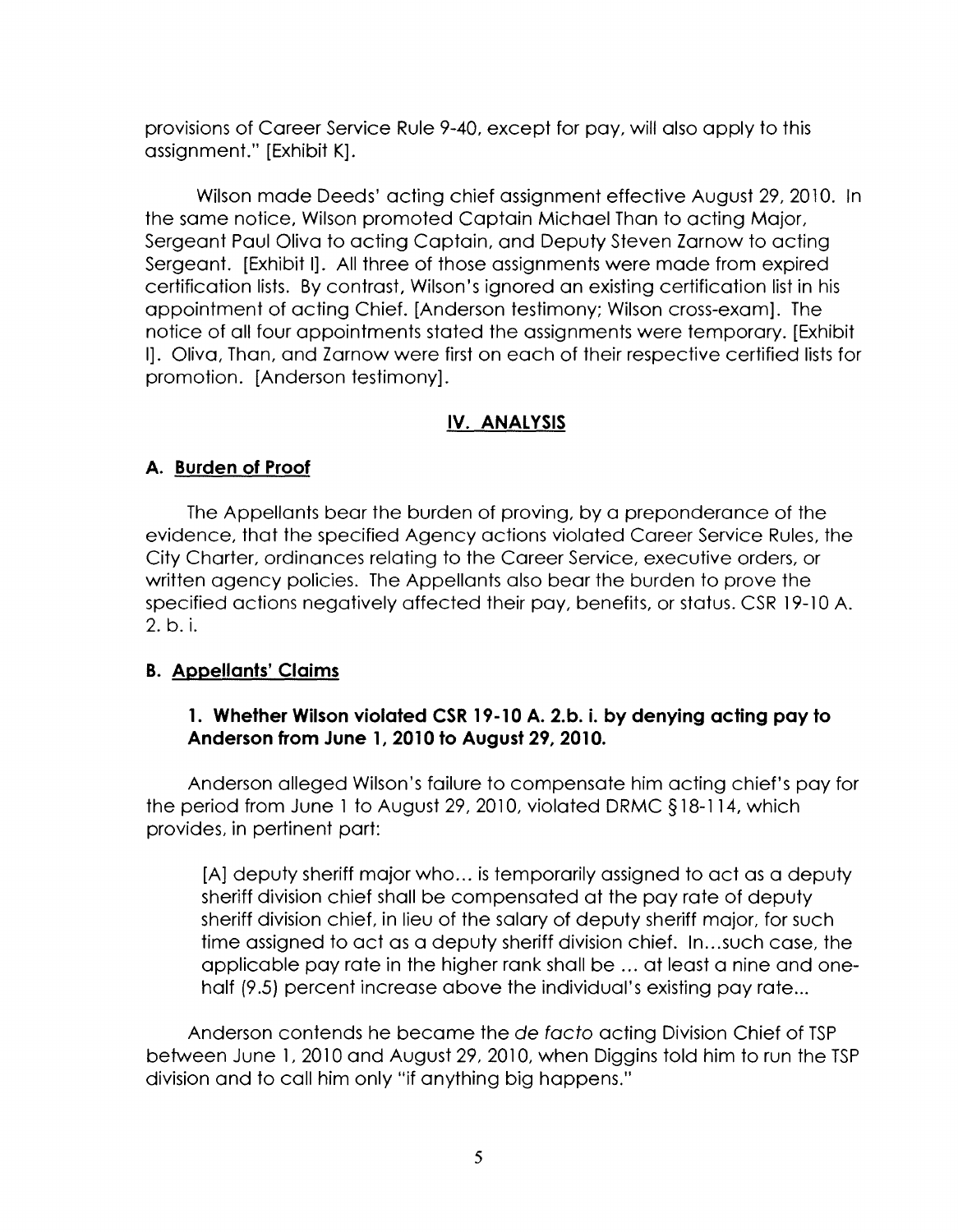The Agency replied Anderson was not the acting Division Chief of TSP for that period, because Wilson explicitly delegated that authority to Diggins. Wilson also stated had he known about the re-delegation of authority from Diggins to Anderson, he would have required Diggins to seek his approval before appointing Anderson to Acting Division Chief over TSP. Wilson conceded, however, that Diggins could have asked Anderson to serve as Acting Division Chief without his (Wilson's) knowledge. [Exhibit J; Wilson testimony].

Wilson also testified it would have been unusual for Diggins to delegate his authority over TSP without being absent. However, the preponderance of the evidence made it clear Diggins was effectively absent, since he: did not move his office to TSP; used the office only once; only met with Major Anderson three times in thirteen weeks; and, most importantly, told Anderson to run the division. Notably, the Agency did not present Diggins to refute Anderson's contentions that Diggins told him to run the division, or that Diggins was effectively absent from the TSP Division between June and the end of August 2010. No rule prevents the re-delegation of authority, and Wilson acknowledged Diggins could have done so. Accordingly, Anderson was "temporarily assigned to act as a deputy sheriff division chief" pursuant to DRMC 18-114, and performed the supervisory duties normally performed by the Division Chief of TSP. Anderson established that he effectively ran the TSP Division.

§ 18-114 also requires a major to work a minimum of eight hours in an acting chief capacity in order to earn acting chief pay. Anderson met this requirement when he assuming acting chief responsibilities for over three months. Based upon Diggins' effective absence between June 1, 2010 and August 29, 2010, Diggins' re-delegation of duties to Anderson, and Anderson's effectively running of the TSP Division, Anderson was entitled to acting pay under DRMC § 18-114.

Finally, Wilson's failure to award Anderson acting pay had a negative impact on Anderson's pay for the period from June 1 to August 29, 2010. Thus, Anderson proved the Agency violated a city ordinance and the effect of the violation had a negative impact on his pay, both in violation of CSR 19-10 A. 2. b. i.

#### **2. Whether Wilson violated CSR 19-10 A.2.b.(i) in appointing Deeds to the acting Division Chief position.**

The Appellants bear the burden to prove, by preponderant evidence, whether Wilson's action in appointing Deeds to the acting Division Chief position violated some other Career Service Rule, City of Denver Charter provision, executive order, or Agency policy, and, if so, whether such violation negatively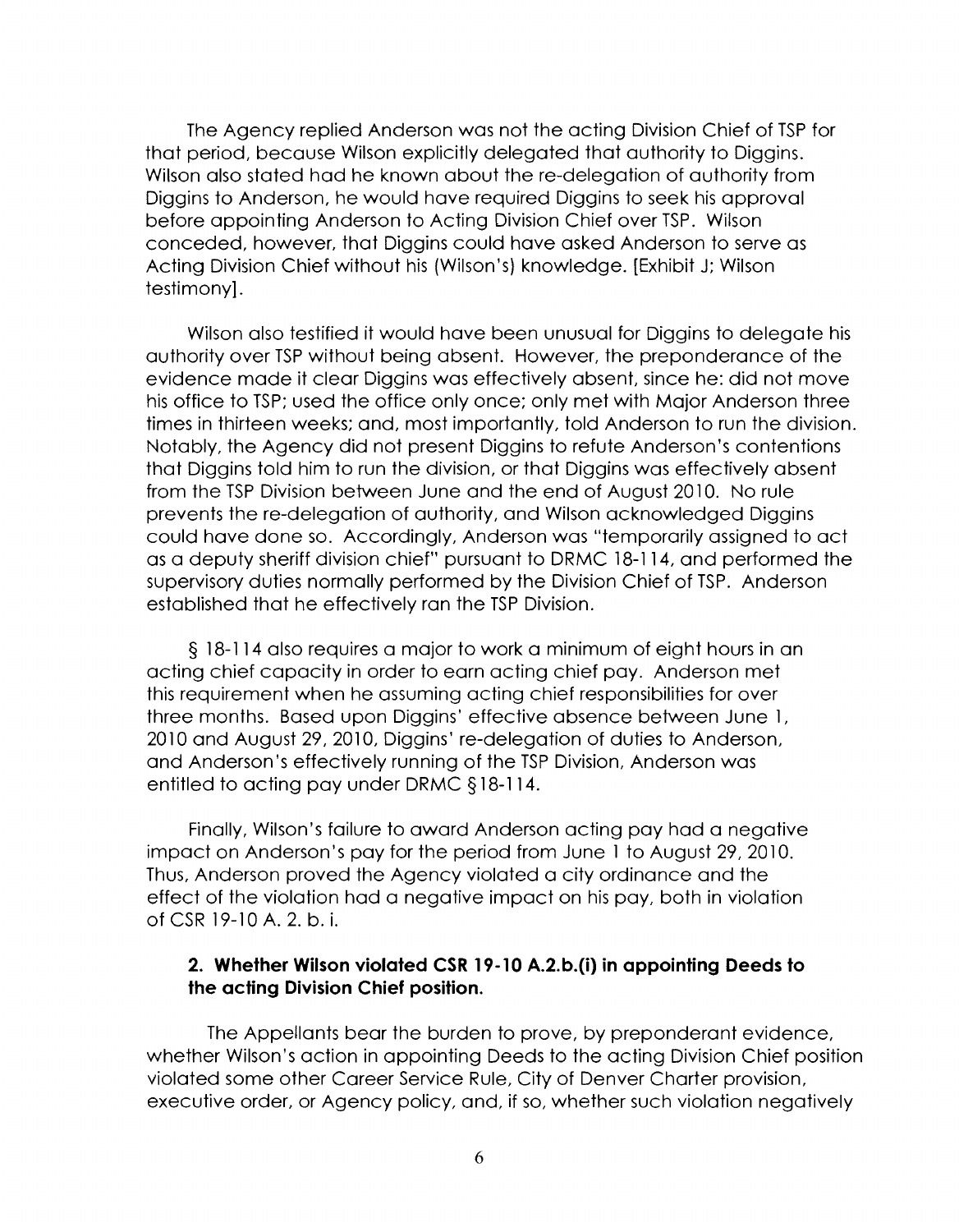affected either Appellant's pay, benefits, or status, as they asserted in their grievances. CSR 19-20 A. 2. b. i. The Appellants claimed Wilson's promotion of Deeds to acting Chief violated the following Career Service Rules pertaining to the process for creating a certified promotional list: CSR 3-41, 3-5D, 3-15, 3-16, 3- 20, 3-21, 3-22, 3-30, 3-32, and 3-40. They also cited the City's Charter§ 9.1.1 regarding the Career Service Board's responsibility to maintain a merit-based personnel system.

### **a. whether Wilson's decision to promote Deeds to Acting Division Chief, without a CSA-certified list of eligible candidates, violated CSR 3-41.**

CSR 3-41 provides, in pertinent part:

Appointing authorities can only [sic] fill vacant Career Service positions with eligible candidates who have been certified by the CSA...

Wilson's contention, that his authority to appoint Deeds temporarily into an acting chief position derives from CSR 9-40 rather than CSR 3-41, is without merit. None of CSR 9 applies to the uniformed personnel in the Agency. "None of the provisions of this Rule 9 shall apply to employees who hold positions in classifications in the Undersheriff pay schedules." [CSR 9-10 C; see also Garritt testimony]. Nonetheless, in the absence of the applicability of Rule 9, a Sheriff's Department director is not constrained in the process he chooses to appoint an acting uniformed personnel, nor is he constrained in the duration of such acting appointments. CSR 3-41 applies only to new appointments and permanent promotions. [Garritt testimony; CSR 3 Purpose Statement]. Thus, no violation was proven under this rule.

The Agency proved Wilson was empowered to make a temporary appointment into an acting position under DRMC section 18-114, and the Agency also proved CSR 3-41 does not apply to acting positions in the Agency. Since, Wilson was not obligated to follow the certification process for acting positions, he did not violate CSR 3-41 when he chose to make an acting appoint of Deeds and not Anderson or Connors.

## **b. Whether Wilson's decision to promote Deeds to Acting Division Chief violated CSR 3-5 D.**

CSR 3-5 D. establishes the authority of the Career Service Board to adopt, administer and enforce rules for candidate hiring examinations. The Appellants claimed Wilson violated this rule "by usurping Career Service Authority's power to recruit, examine and certify candidates for the Chief position." [Appellants' Amended Pre-hearing Statement]. Other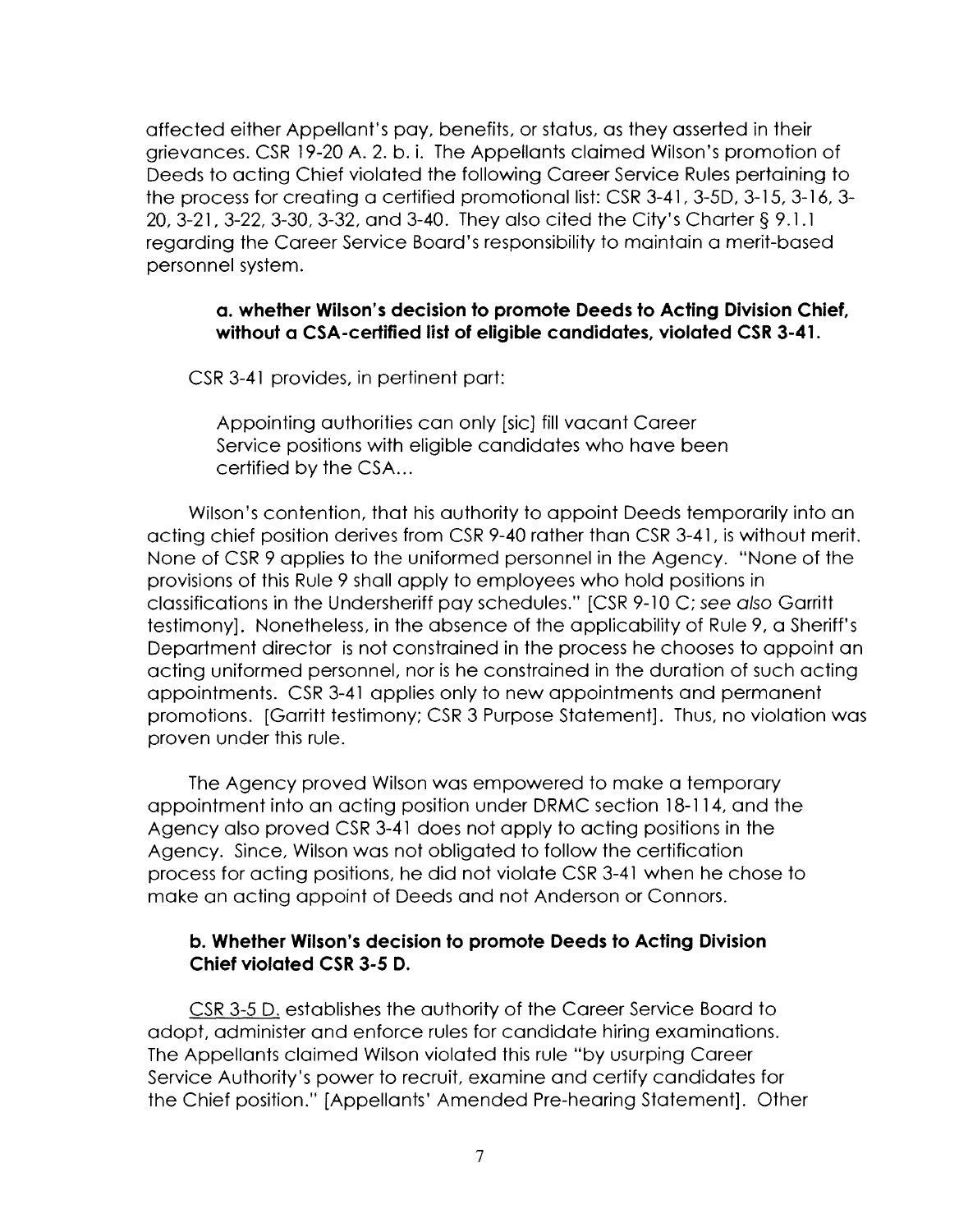than their conclusory statement, it was not apparent what evidence tended to support this claim, and the Appellants appeared to have abandoned this claim at hearing. ("Ten issues ha[ve] come down to nine issues, ha[ve] come down to two issues... the first issue falls under rule 3-41... [Appellants' closing argument]. The Appellants failed to meet their burden of proof with respect to this claim.

### **c. Whether Wilson's decision to promote Deeds to Acting Division Chief violated CSR 3-15, or CSR 3- 16.**

CSR 3-15 and 3-16 state the CSA is responsible for recruiting, examination, certification and other services related to the selection process. Agencies are not authorized to administer pre-employment testing except as specifically delegated by the CSA.

Anderson and Connors contend Wilson violated these Rules because they grant exclusive authority to the CSA for recruiting, examining, and certifying applicants for a position, and CSA did not delegate any of these rights to Wilson. The Career Service Rules, however, do not dictate how the appointing authority assigns acting duties. [Garritt Testimony; CSR 3 Purpose Statement]. Instead, the power of the appointing authority to select an employee to fill an acting position in the Sheriff's Department derives from DRMC § 18-114. [Garritt testimony]. The CSA recruiting rules apply only to those who are hired from outside the City, or who move from one position into another. [Garritt Testimony; CSR§ 3-41], whereas an acting employee retains his former classification, but is temporarily assigned the duties of a higher classification. Further, unlike temporary appointments under CSR 9, DRMC § 18-114 does not limit the duration of an acting appointment. For these reasons, the Appellants failed to prove, by a preponderance of the evidence, that Wilson violated this rule in appointing Deeds as acting Chief of TSP.

## **e-h. Whether Wilson's decision to promote Deeds to Acting Division Chief violated CSR 3-20 through 3-22; CSR 3-30 A. or B., or CSR 3-32.**

CSR 3-20 through 3-22 govern the notice provisions for the CSA recruitment process, including posting job opportunities. CSR 3-30 governs CSA's authority to conduct and interpret the examination process. The Appellants allege Wilson violated these Rules because he did not post the job opportunity for the Acting Director position as required by this Rule, but instead conducted his own testing process. CSR 3-32 sets forth CSA authority to disqualify candidates who do not meet minimum qualifications, including education requirements. As stated above, the CSA recruiting, testing, and qualification rules did not apply to Wilson's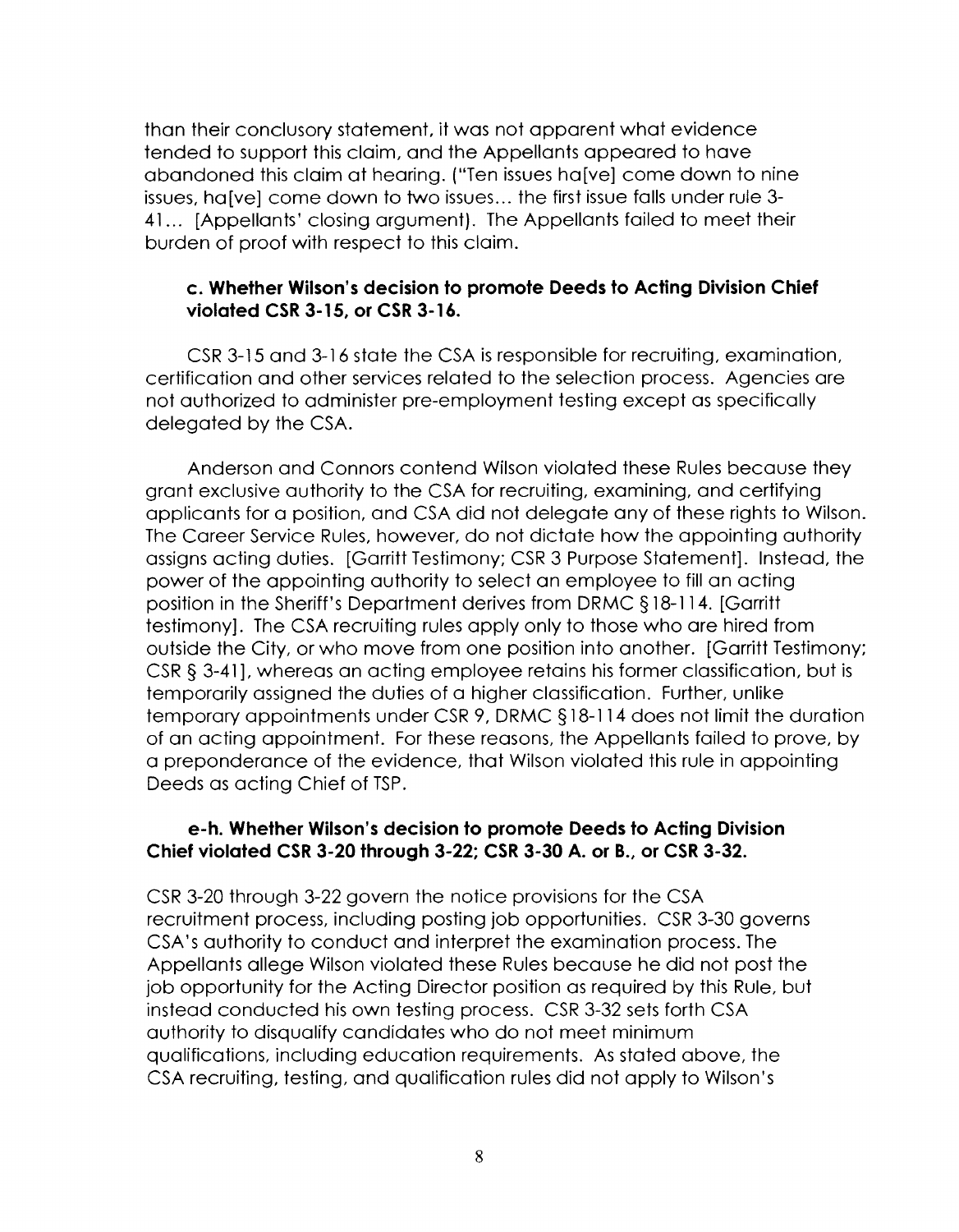assignment of acting duties. Therefore, no violation occurred under these rules.

# **i. Whether Wilson's decision to promote Deeds to Acting Division Chief violated City Charter 9. 1. 1.**

This charter provision states, in pertinent part, "[t] he [Career Service] Board shall, pursuant to its own rulemaking procedures, adopt, administer and enforce rules necessary to foster and maintain a merit-based personnel system ... All appointments and promotions of employees in the Career Service shall be made solely on the basis of merit and ability." Anderson claimed only the Board, and not Wilson, is empowered to adopt, administer and enforce the merit system of employment. The Agency's interpretation, that the merit system rules apply only to new hires or to promotions, [Garritt testimony], was not rebutted by the Appellants. The Agency's position is supported by the Career Service Rules, which serve to enforce the Charter provisions. For example, "the purpose of the CSA selection process is to provide ... agencies with the best qualified employees ... identifying those with the greatest merit ... **for hire or promotion.** [CSR 3 Purpose Statement (emphasis added)]. In addition, DRMC § 18-114 grants authority to the Agency Director to assign uniformed personnel to an acting position, while the Career Service Rules do not dictate how the appointing authority assigns acting duties. [Garritt testimony]. For these reasons, no violation is found under Denver Charter§ 9.1.1. in Wilson's appointment of Deeds to an acting chief assignment. Consequently I need not address the second element of proof - whether such assignment had a negative impact on the pay, benefits or status of either Appellant.

# **V. CONCLUSIONS**

It was inconsistent and troubling that Wilson filled three out of four acting positions (Major, Captain, Sergeant) by choosing the highest-ranked candidate from expired certified promotional lists for those assignments, while, at the same time, he declined to appoint the acting Division Chief from an existing, expired promotional list for that position. An apparent gap between the Career Service Rules, City Charter, and City Ordinances permit complete discretion to a director of the Sheriff's Department to choose acting uniformed personnel, without regard for either merit or time constraints which are required of all other Career Service employees. [City Charter 9.1.1.; CSR 3 Purpose Statement; CSR 9- 40; DRMC 18-114].